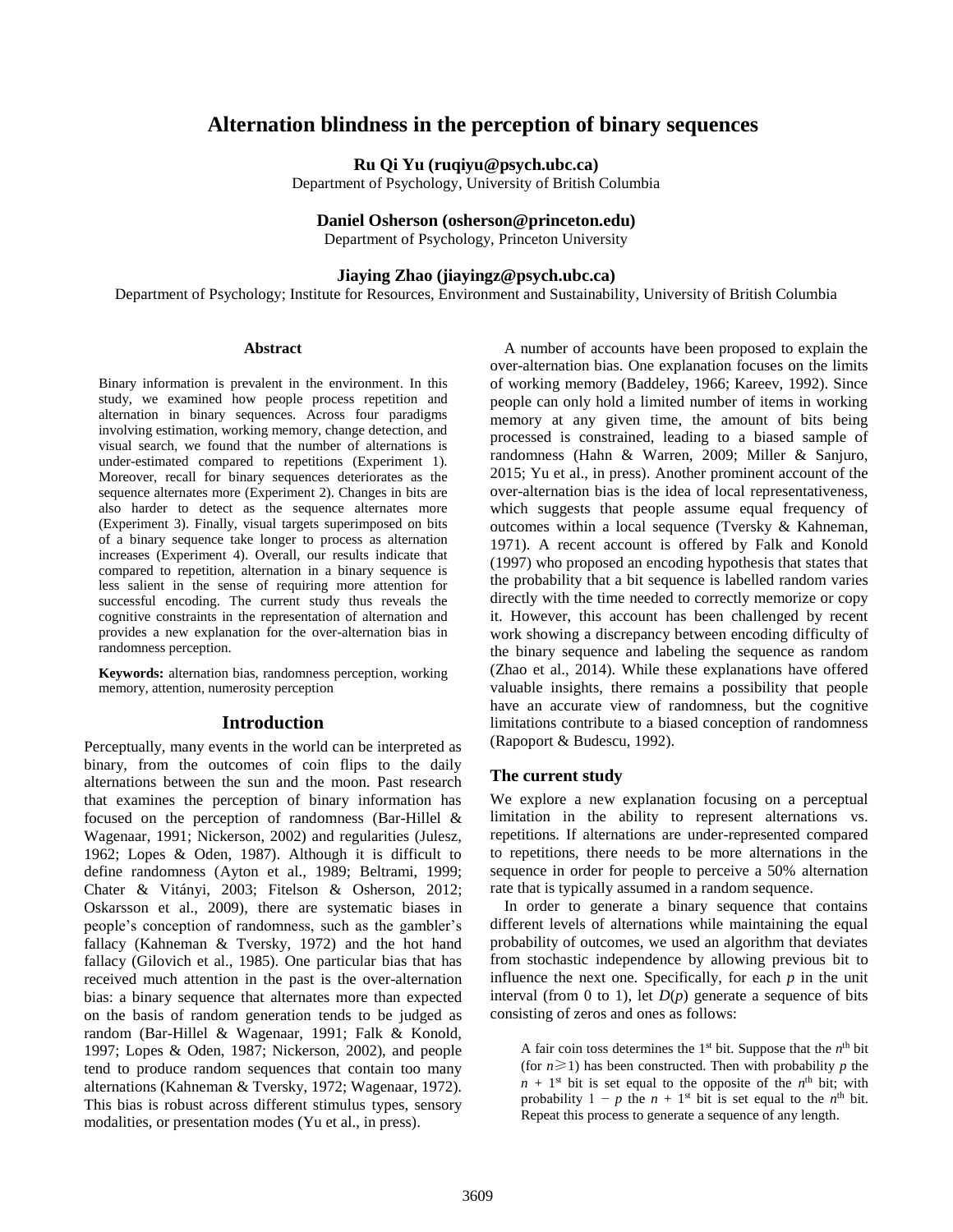This procedure was first introduced by Zhao, Hahn, and Osherson (2014). *D*(.5) is a genuinely random device. For  $p<.5$ ,  $D(p)$  tends to repeat itself, resulting in long streaks, whereas for  $p > .5$ ,  $D(p)$  tends to alternate. The expected proportion of each bit is 50% for all  $p \in [0, 1]$ , although empirically, the output might deviate from 50%; however such deviations should be small and random (Yu et al., in press). For any sequence produced by  $D(p)$ , the expected proportion of alternation, called the "switch rate" of the generating process, is *p*. The expected proportion of repetitions, called the generating "repeat rate", is  $1 - p$ .

We conducted four experiments to examine how people represent alternations vs. repetitions. In Experiment 1, participants viewed a binary sequence and estimated the number of switches or repeats in the sequence. In Experiment 2, participants viewed a binary sequence and recalled the sequence. In Experiment 3, participants viewed two sequences and judged whether the sequences were the same or different. In Experiment 4, participants searched for a target embedded in a binary sequence.

## **Experiment 1**

This experiment examined if there are differences in the estimation of alternation vs. repetition in binary sequences.

## **Participants**

Forty-five undergraduate students (32 female, mean age=19.9 years, SD=2.3) from the University of British Columbia (UBC) participated for course credit. Participants in all experiments provided informed consent. All experiments reported here have been approved by the UBC Behavioral Research Ethics Board. We conducted a power analysis using G\*Power (Faul, Erdfelder, Lang, & Buchner, 2007), which showed that given an effect size of 0.53 (based on our prior work, Zhao & Yu, 2016), a minimum of 38 participants would be required to have 95% power to detect the effect in our design.

## **Stimuli**

In each trial, participants viewed a 30-bit sequence. Each sequence contained circles of two colors: green (RGB: 0 255 0) and blue (RGB: 0 0 255). Each circle subtended 0.9° in diameter (Figure 1a). There were five levels of switch rates in  $D(p)$  in generating the sequences, where  $p = 0.1$ , 0.3, 0.5, 0.7, and 0.9. Correspondingly, there were five levels of repeat rates  $(1 - p) = 0.9, 0.7, 0.5, 0.3,$  and 0.1.

*Temporal sequences.* For half of the trials, participants viewed a temporal sequence where the 30 circles were presented one after another, making simple visual grouping impossible. Each circle was presented at the center of the screen for 100ms, and the inter-stimulus interval (ISI) was 100ms with a blank screen (Figure 1a).

*Spatial sequences.* For the other half of the trials, participants viewed a spatial sequence, where the 30 circles were presented on the screen simultaneously. The circles were presented left to right. The space between two adjacent circles in the sequence subtended 0.1°. Each sequence was presented on the screen for 1000ms (Figure 1a).

## **Procedure**

There were 200 trials in total for each participant. In each trial, participants viewed a sequence with one of the five generating switch rates (0.1, 0.3, 0.5, 0.7, or 0.9). Each level of switch rate contained 40 trials, among which 20 trials were temporal sequences and 20 trials were spatial sequences. After viewing the 30-bit sequence, participants were asked to estimate either the number of the color switches (10 trials), or the number of color repeats (10 trials). Specifically, the instruction for estimating color switches was "How many times did a dot have a DIFFERENT color from the previous dot in the sequence?" and the instruction for estimating color repeats was "How many times did a dot have the SAME color as the previous dot in the sequence?". Participants were also told that the range of their estimate was from 0 to 29 (29 was the maximum possible number of switches or repeats in the sequence). Participants typed in their estimate after seeing each sequence. In sum, there were three within-subjects factors: the generating switch rate of the sequence (from 0.1 to 0.9), the presentation of the sequence (temporal vs. spatial), and the estimation type (switches vs. repeats). The order of the trials was randomized for each participant. There was no mention of randomness in all experiments.

## **Results and Discussion**

*Estimated switch rate* was the derived by dividing the estimated number of switches from the participants by 29 (the maximum possible switches in the sequence). Likewise, *estimated repeat rate* was calculated by dividing the estimated number of repeats from the participants by 29 (the maximum possible repeats in the sequence). *Observed switch rate* was the objective switch rate in the sequence presented to the participants in each trial. Likewise, *observed repeat rate* was the objective repeat rate in the sequence presented in each trial. The *generating switch rate*  was the  $p$  in  $D(p)$  in the algorithm that generated the sequence. The *generating repeat rate* was  $1 - p$ . To verify that the presented sequence actually exhibited the generating switch rate or repeat rate, we plotted the observed switch rate or repeat rate for each sequence (Figure 1 b to e), which mapped closely to the generating switch rate or repeat rate.

We computed the signed error (estimated – observed switch rate or repeat rate) at each of the five generating levels. For temporal trials (Figure 1 b and d), a 5 (generating rate: 0.1, 0.3, 0.5, 0.7, and 0.9)  $\times$  2 (estimation type: switches vs. repeats) repeated-measures ANOVA revealed a main effect of generating rate [*F*(4,176)=162.3, *p*<.001, *ηp* <sup>2</sup>=0.79] and of estimation type [*F*(1,44)=49.34, *p*<.001,  $\eta_p^2 = 0.53$ ], and a reliable interaction [*F*(4,176)=10.75,  $p$ <.001,  $\eta_p$ <sup>2</sup>=0.20]. Pair-wise comparisons at each generating rate showed that participants underestimated the number of switches more than repeats at each of the five generating rates [*p*'s<.01]. For spatial trials (Figure 1 c and e), the same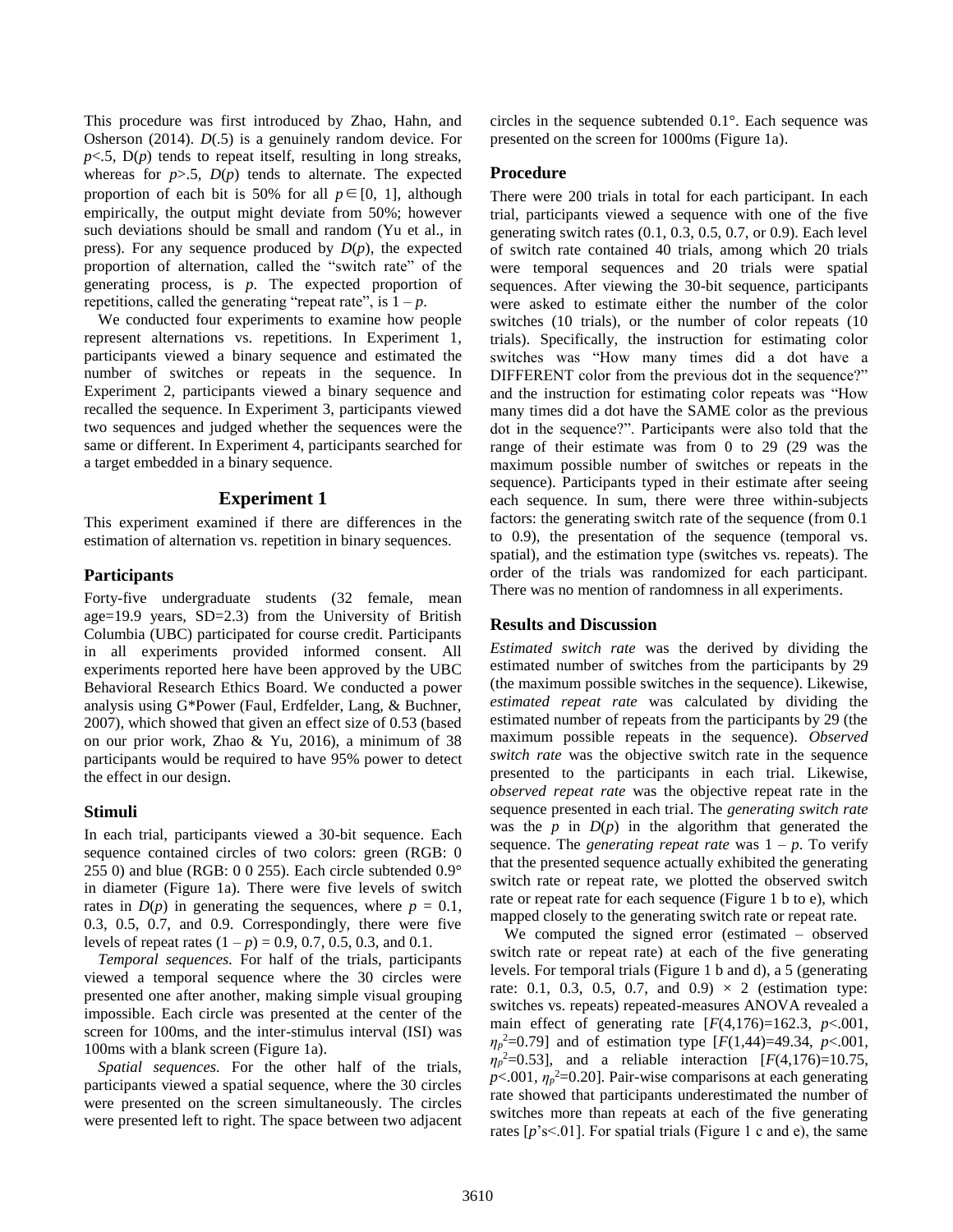ANOVA revealed a main effect of generating rate  $[F(4,176)=107.2, p<.001, \eta_p^2=0.71]$  and of estimation type  $[F(1,44)=114.2, p<.001, \eta_p^2=0.72]$ , but no interaction [*F*(4,176)=0.07, *p*=.99, *η<sup>p</sup>* <sup>2</sup><0.01]. Again, pair-wise comparisons at each generating rate showed that participants underestimated the number of switches more than repeats at each of the five generating rates [*p*'s<.001].

a) Task: estimating the number of color switches or repeats



**Figure 1. Experiment 1.** (a) Participants (N=45) were presented with temporal or spatial sequences, and estimated either the number of circles that had a different color from the previous circle (switch) or the number of circles that had the same color as the previous one (repeat). (b) The estimated switch rate and the observed switch rate were plotted for temporal trials. (c) The estimated switch rate and the observed switch rate were plotted for spatial trials. (d) The estimated repeat rate and the observed repeat rate were plotted for temporal trials. (e) The estimated repeat rate and the observed repeat rate were plotted for spatial trials. (Error bars reflect  $\pm$  1 SEM; \* $p < .05$ , \*\* $p < .01$ , \*\*\* $p < .001$ )

We further compared the estimated switch or repeat rate with the observed switch or repeat rate. For temporal trials (Figure 1b), participants over-estimated the switch rate at 0.1 and 0.3, but under-estimated the switch rate at 0.5, 0.7, and 0.9. They also over-estimated the repeat rate at 0.1 and 0.3, but under-estimated the repeat rate at 0.7 and 0.9 (Figure 1d). For spatial trials (Figure 1c), participants overestimated the switch rate only at 0.1, and under-estimated the switch rate at 0.3, 0.5, 0.7, and 0.9. They over-estimated the repeat rate at 0.1, 0.3, and 0.5, but under-estimated the repeat rate at 0.7 and 0.9 (Figure 1e).

Interestingly, when estimating the number of repeats, participants were the most accurate around 0.5 where the sequences were truly random. For the same random sequence, participants were significantly under-estimating the number of switches. In fact, for people to perceive a 0.5 switch rate, the sequence must contain more than 50% switches, with a switch rate of around 0.7 (Figure 1 b and c). This perceptual insensitivity to switches may underlie the conceptual over-alternation bias of randomness. Taken together, these results suggest that alternations in a binary sequence were under-represented compared to repetitions.

### **Experiment 2**

One explanation for the under-estimation of switches could involve working memory. Specifically, people may have trouble representing switches accurately in memory, mistaking them for repeating bits, thus leading to underestimation. To examine this possibility, here participants were asked to recall each sequence.

#### **Participants**

Forty-five students (30 female, mean age=19.6 years, SD=1.2) from UBC participated for course credit.

#### **Stimuli and Procedure**

The stimuli were the same as those in Experiment 1, except for these differences: there were 10 circles per sequence to circumvent a floor effect in the recall task; each circle was slightly larger, subtending 1.4° in diameter, and the distance between each circle in spatial sequences was 0.2°; and each spatial sequence was presented for 500ms (Figure 2a).

The procedure was identical to Experiment 1, except for one difference: after seeing each sequence, participants were asked to recall the sequence as accurately as they could, by pressing two keys to produce the green circle (the "G" key) or the blue circle (the "B" key). Participants were instructed to recall the dots in the same order as they appeared. After each key press, the corresponding circle was presented on the screen for 100ms, and then disappeared. To recall the spatial sequence, participants pressed one key and the corresponding circle appeared from left to right on the screen, and remained on the screen.

#### **Results and Discussion**

Since the observed switch rate of the sequences mapped closely onto the generating switch rates (Experiment 1), for all following experiments task performance was plotted against the five generating switch rates.

To assess the accuracy of participants' recalled sequences, we divided the exact matches between the presented sequence and the recalled sequence by 10. The accuracy was plotted over the five levels of switch rates. For temporal trials (Figure 2b), a one way repeated-measures ANOVA revealed a significant difference in accuracy across the five switch rates  $[F(4,176)=75.61, p<.001, \eta_p^2=0.63]$ . Post-hoc Tukey HSD analysis showed all pair-wise comparisons were significant except between 0.7 and 0.9, and 0.5 and 0.9. For spatial trials (Figure 2c), accuracy was different across the switch rates  $[F(4,176)=111.5, p<.001, \eta_p^2=0.72]$ , and posthoc Tukey HSD analysis showed that all pair-wise comparisons were significant except between 0.7 and 0.9. These results demonstrate that as the switch rate of the sequence increased, recall accuracy decreased.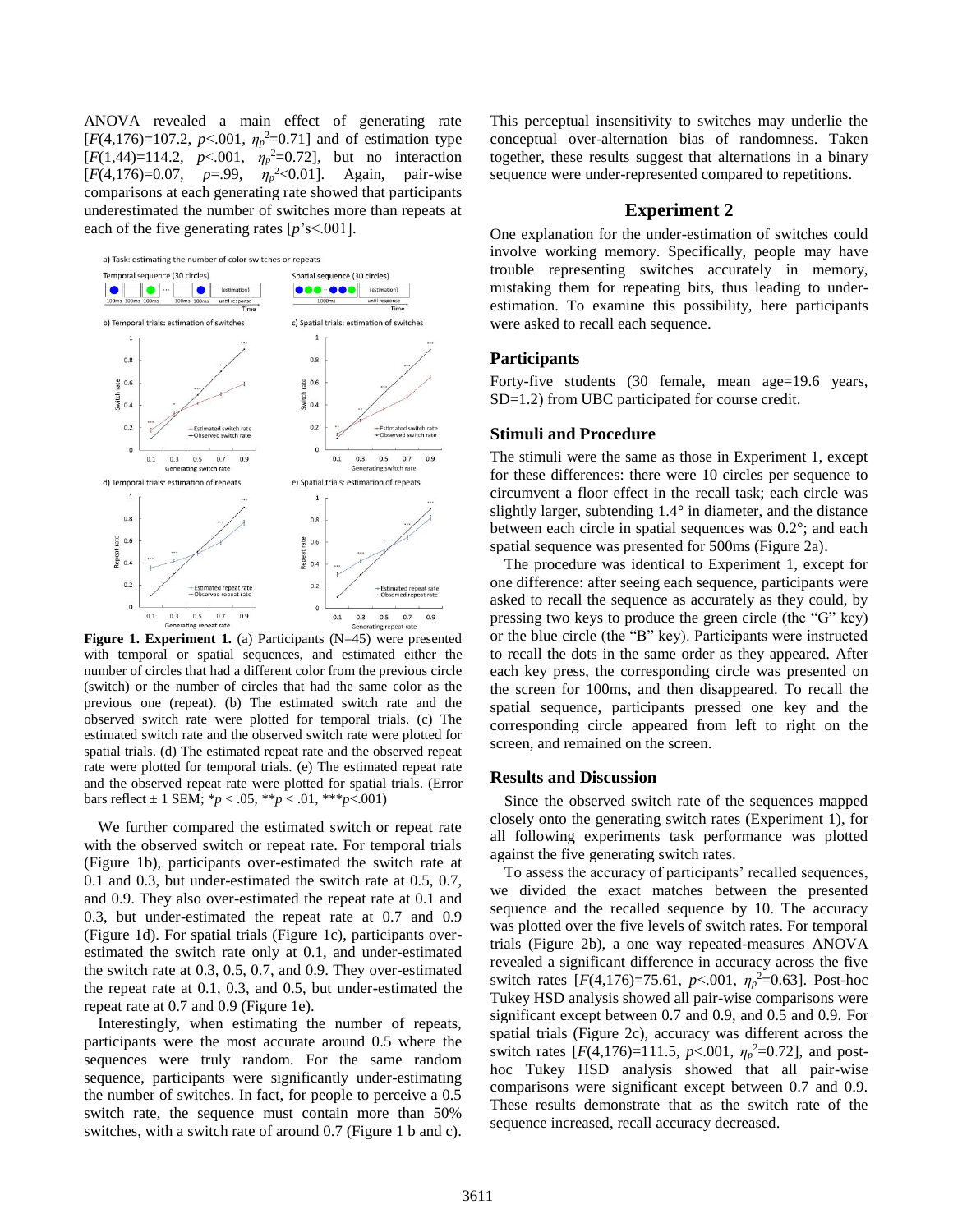To obtain a more fine-grained analysis, from the second bit on, we calculated the recall accuracy of each bit depending on whether the bit repeated or switched from the previous bit. We compared the recall accuracy of switching versus repeating bits. For temporal trials (Figure 2d), a 5 (generating rate: 0.1, 0.3, 0.5, 0.7, and 0.9)  $\times$  2 (bit type: repeating vs. switching) repeated-measures ANOVA showed a main effect of generating rate  $[F(4,176) = 75.61]$ , *p*<.001, *η<sup>p</sup>* <sup>2</sup>=0.63] and of bit type [*F*(1,44)=206.7, *p*<.001, *ηp* <sup>2</sup>=0.82], and a reliable interaction [*F*(4,176)=37.4, *p*<.001,  $\eta_p^2$ =0.46]. Pair-wise comparisons at each generating rate showed that the recall accuracy of repeating bits was consistently higher than that of switching bits [*p*'s<.01]. For spatial trials (Figure 2e), the same ANOVA showed a main effect of generating rate [*F*(4,176)= 111.5, *p*<.001,  $\eta_p^2$ =0.46] and of bit type [*F*(1,44)=28.84, *p*<.001,  $\eta_p^2$ =0.40], and a reliable interaction  $[F(4,176)=7.18, p<.001, \eta_p^2=0.14]$ . Pair-wise comparisons at each generating rate showed that the recall accuracy of repeating bits was higher than that of switching bits  $[p's < 0.01]$  at switch rates 0.1, 0.3, and 0.5.





**Figure 2. Experiment 2.** (a) Participants (N=45) were presented with 10-bit temporal or spatial sequences, and recalled the sequences. Accuracy was calculated as the proportion of exact matches between the presented sequence and the recalled sequence for temporal trials (b) and spatial trials (c). From the second bit on in each sequence, recall accuracy of each bit was calculated depending on whether the bit repeated the previous bit, or switched from the previous bit, for temporal sequences (d) and spatial sequences (e). We also calculated the switch rate of the recalled sequences, plotted with observed switch rate of the presented

sequences for temporal trials (f) and spatial trials (g). (Error bars reflect ± 1 SEM; \**p* < .05, \*\**p* < .01, \*\*\**p*<.001)

One problem with the accuracy measure based on exact matches was that it penalizes cases where participants reversed or misplaced bits but were nonetheless accurate. To circumvent this problem, we conducted another analysis where we calculated the switch rate of the recalled sequence, and compared that to the observed switch rate of the presented sequence (Figure 2 f and g).

We computed signed error (switch rate of the recalled sequences – observed switch rate) separately for temporal and spatial trials. For temporal trials (Figure 2f), a one way repeated-measures ANOVA revealed a significant difference in signed error across the five generating switch rates  $[F(4,176)=140.7, p<.001, \eta_p^2=0.76]$ . Post-hoc Tukey HSD analysis showed all pair-wise comparisons were significant except between 0.1 and 0.3, and 0.1 and 0.5, suggesting that errors were greater at higher switch rates. For spatial trials (Figure 2g), the same ANOVA revealed a significant difference in signed error across the five switch rates  $[F(4,176)=92.54, p<.001, \eta_p^2=0.68]$ . Post-hoc Tukey HSD analysis showed all pair-wise comparisons were significant except between 0.1 and 0.3, and 0.1 and 0.5, suggesting errors were greater at higher switch rates.

These results showed that as the sequence alternated more, recall accuracy diminished. The greater recall error in switching bits compared to repeating bits suggests that people are more likely to encode switches as repeats, than to encode repeats as switches.

### **Experiment 3**

What explains the encoding difficulty of switching bits? One explanation is that switching bits may be less salient than repeating bits. To examine salience, Experiment 3 used a change detection task where participants detected changes in two sequences that were presented one after another.

### **Participants**

Forty-five students (24 female, mean age=20.6 years, SD=1.8) from UBC participated for course credit.

### **Stimuli and Procedure**

There were 200 trials in total. In each trial, participants were presented with two back-to-back sequences of 15 green and blue circles (Figure 3a). The color and size of the circles were identical to those used in Experiment 2. The sequences were generated with one of the five switch rates (0.1 to 0.9) as before. There were 40 trials per switch rate, 20 of which contained a change where the color of one randomly selected circle was different between the two sequences, and 20 of which contained no change where the two sequences were the same. In each trial, all circles in the first sequence were presented simultaneously at the center of the screen for 500ms, with an ISI of 500ms, followed by the second sequence also presented for 500ms. Participants had to judge whether the two sequences were the same or different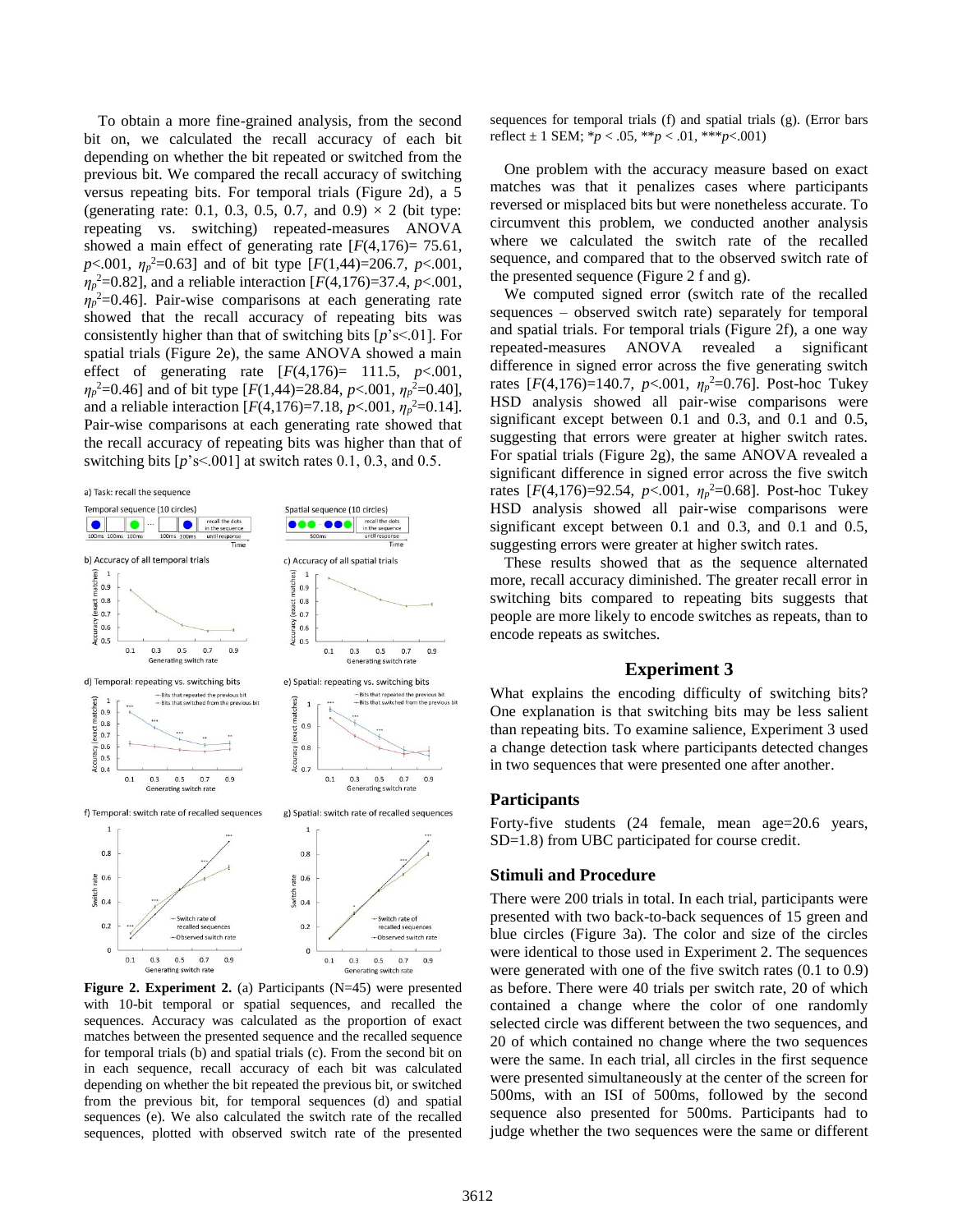by pressing the "Y" key or the "N" key, respectively. The trials were presented in a random order.

#### **Results and Discussion**

To examine the performance of the change detection task, we calculated A' by dividing the average of correct rejection rate and correct hit rate by two, then adding 0.5 to the resultant number (Pollack & Noman, 1964). A' was plotted across the five generating switch rates (Figure 3b). There was a reliable difference in A' across the five rates  $[F(4,176)=24.64, p<.001, \eta_p^2=0.38]$ . Post-hoc Tukey HSD analysis showed all pair-wise comparisons were significant except for between 0.5, 0.7, or 0.9.





**Figure 3. Experiment 3.** (a) Participants (N=45) viewed two back-to-back sequences, and judged if the two sequences were the same or different. (b) Performance was assessed using A'. (c) Trials with changes were categorized into three change groups: 1. repeats to switches, 2. switches to repeats, and 3. switches to switches. (Error bars reflect  $\pm$  1 SEM; \*\*\* $p$ <.001)

We also examined change detection accuracy depending on the local environment where the change occurred. For all change trials, we categorized them into three groups: repeats to switches (e.g., 000 to 001, 010, or 100), switches to repeats (e.g., 010, 001, or 100 to 000), and switches to switches (e.g., 001 to 011 or 101, 010 to 110 or 011, 100 to 101 or 110). Since we only considered trials where a change occurred, there was no false alarm. Therefore, we used accuracy as the measure here (Figure 3c). Among the three types changes, there was a reliable difference in accuracy  $[F(2,88)=55.95, p<.001, \eta_p^2=0.56]$ . Post-hoc Tukey HSD analysis showed that accuracy in the repeats to switches group was reliably higher than that in the switches to repeats and switches to switches groups [*p*'s<.001].

These results showed that as the sequence became more alternating, a change in the sequence was harder to detect. This suggests that repetitions were more salient than alternations. Moreover, a change was more salient when a streak was interrupted, than when an alternating pattern became streaky or remained alternating. This differential performance suggests that people may have paid more attention to the streak presented in the first sequence, than to the switches presented in the first sequence.

### **Experiment 4**

To provide further support for the salience account, Experiment 4 used a visual search task to measure attention to switching vs. repeating sequences.

### **Participants**

Forty-five students (33 female, mean age=19.6 years, SD=2.1) from UBC participated for course credit.

### **Stimuli and Procedure**

As in Experiment 3, there were 200 trials, and in each trial, a sequence containing 15 colored circles were presented simultaneously on the screen. As before, the sequences were generated with one of the five switch rates, and there were 40 trials per switch rate. For each trial, participants had to search for a target (a red arrow pointing left "<" or right ">") in one of the randomly selected circles in the sequence. They were asked to identify the direction at which the arrow was pointing as fast and as accurately as they could (Figure 4a). Half of the trials contained an arrow pointing left, and the other half contained an arrow pointing right. Each sequence was presented for 1500ms. The trials were presented in a random order.



**Figure 4. Experiment 4.** (a) Participants viewed 15-bit spatial sequences. The target was a small red arrow, pointing to the left or right, in one of the circles. Participants reported the direction of the arrow as fast and as accurately as they could. (b) Response time of correct trials was plotted. (Error bars reflect  $\pm$  1 SEM)

#### **Results and Discussion**

The accuracy of the target search task was high (mean=97.5%, SD=2%). Thus, we only examined the response times of correct trials as our measure of attention (Figure 4b). There was a reliable difference in response time across the five switch rates  $[F(4,176)=2.55, p<0.05]$ , *ηp* <sup>2</sup>=0.05]. Post-hoc Tukey HSD analysis showed a reliable difference in response times only between switch rates 0.1 and 0.5. This result showed that participants were faster to find the target in sequences with more repetitions than with more switches. One explanation is that repeating sequences may draw attention more strongly than switching sequences.